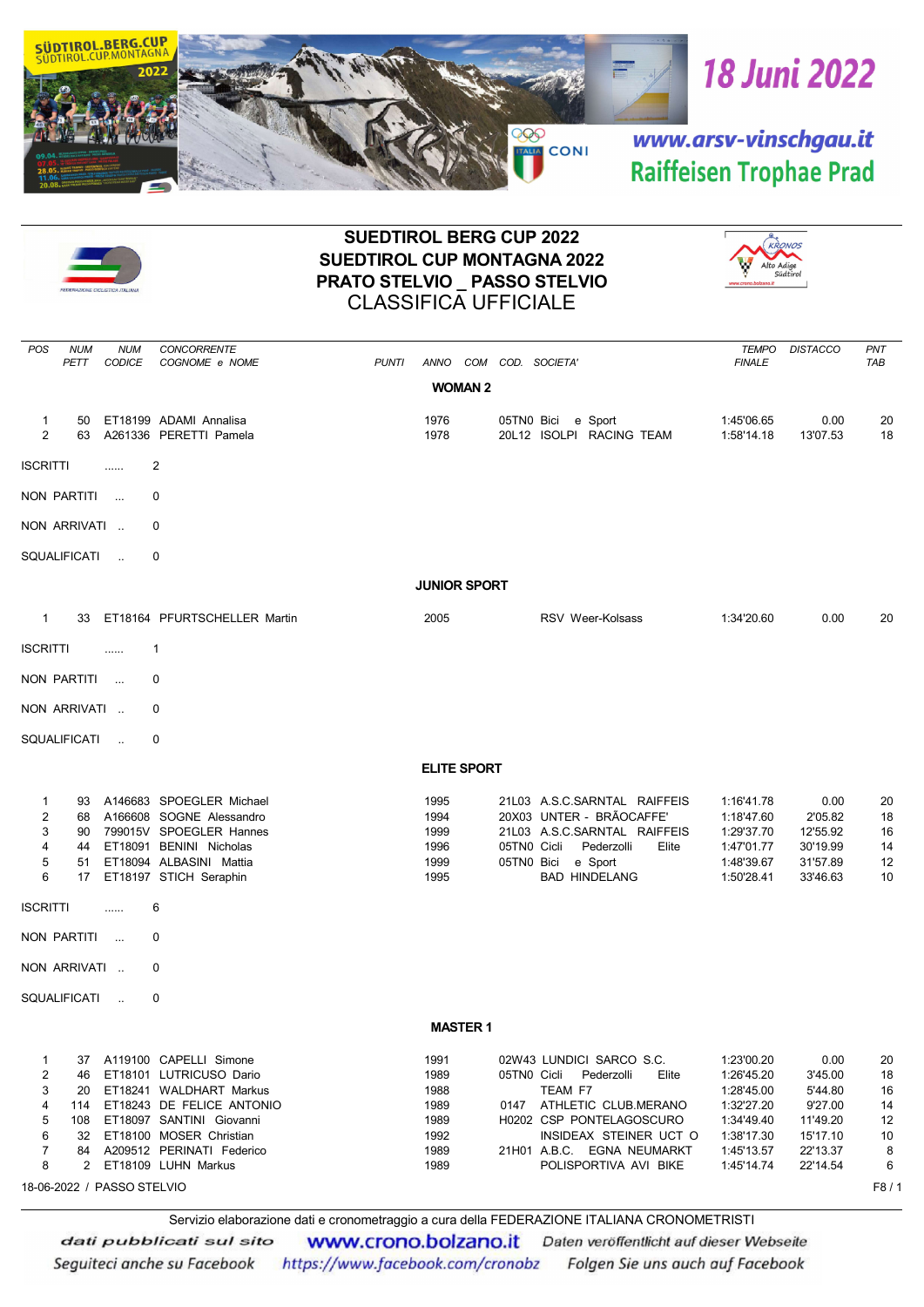| POS                 | <b>NUM</b> | <b>NUM</b>                 | <b>CONCORRENTE</b>                                  |              |                 |                  |                                                                       | <b>TEMPO</b>             | <b>DISTACCO</b>      | <b>PNT</b> |
|---------------------|------------|----------------------------|-----------------------------------------------------|--------------|-----------------|------------------|-----------------------------------------------------------------------|--------------------------|----------------------|------------|
|                     | PETT       | <b>CODICE</b>              | COGNOME e NOME                                      | <b>PUNTI</b> | ANNO            | COM COD. SOCIETA |                                                                       | <b>FINALE</b>            |                      | <b>TAB</b> |
| <b>ISCRITTI</b>     |            | .                          | 8                                                   |              |                 |                  |                                                                       |                          |                      |            |
| NON PARTITI         |            | $\sim$ . $\sim$            | 0                                                   |              |                 |                  |                                                                       |                          |                      |            |
| NON ARRIVATI        |            |                            | 0                                                   |              |                 |                  |                                                                       |                          |                      |            |
| <b>SQUALIFICATI</b> |            | $\ddot{\phantom{a}}$       | 0                                                   |              |                 |                  |                                                                       |                          |                      |            |
|                     |            |                            |                                                     |              | <b>MASTER 2</b> |                  |                                                                       |                          |                      |            |
| 1                   | 71         |                            | A218810 GÖETSCH Philip                              |              | 1984            |                  | 20X03 UNTER - BRÃOCAFFE'                                              | 1:16'57.70               | 0.00                 | 20         |
| $\overline{2}$<br>3 | 97<br>27   | A036996                    | <b>GSCHNITZER Thomas</b><br>ET18096 GRÜNER Patric   |              | 1984<br>1985    |                  | 21P11 POLI.A.V.I.<br><b>BIKE TEAM</b><br>AUT10 Team squadra corse Tir | 1:18'33.40<br>1:25'11.40 | 1'35.70<br>8'13.70   | 18<br>16   |
| 4                   | 96         |                            | A269512 VILL Kajetan                                |              | 1985            |                  | 21N10 ASV KORTSCH RAIFFEISEN                                          | 2:05'51.08               | 48'53.38             | 14         |
| <b>ISCRITTI</b>     |            |                            | 5                                                   |              |                 |                  |                                                                       |                          |                      |            |
| <b>NON PARTITI</b>  |            | $\sim$ .                   | $\Omega$                                            |              |                 |                  |                                                                       |                          |                      |            |
| NON ARRIVATI        |            |                            | $\mathbf{1}$                                        |              |                 |                  |                                                                       |                          |                      |            |
|                     | 113        |                            | A024213 TESSARO Stefano                             |              | 1986            |                  | 20C10 Dragon Bike Strigno                                             |                          |                      |            |
|                     |            |                            |                                                     |              |                 |                  |                                                                       |                          |                      |            |
| <b>SQUALIFICATI</b> |            | $\mathcal{L}_{\mathbf{r}}$ | 0                                                   |              |                 |                  |                                                                       |                          |                      |            |
|                     |            |                            |                                                     |              | <b>MASTER 3</b> |                  |                                                                       |                          |                      |            |
| 1                   | 115        | A0309                      | <b>CRIVELLIN</b> Andreas                            |              | 1980            |                  |                                                                       | 1:21'14.90               | 0.00                 | 20         |
| $\overline{2}$<br>3 | 67<br>78   |                            | 977734U CARLIN Riccardo<br>797334X ERHARD Alexander |              | 1979<br>1978    |                  | 20X03 UNTER - BRÃOCAFFE'<br>21E01 ARSV VINSCHGAU                      | 1:28'33.71<br>1:32'14.30 | 7'18.81<br>10'59.40  | 18<br>16   |
| 4                   | 102        | 803010Z VIRZI'             | Stefano                                             |              | 1982            |                  | 21Q11 CAMIN BIKE TEAM A.S.DI                                          | 1:35'55.40               | 14'40.50             | 14         |
| 5                   | 58         |                            | ET18089 TORMEN Andrea                               |              | 1978            |                  | 06BL0 A.S.D. SPIGUY TEAM                                              | 1:36'20.50               | 15'05.60             | 12         |
| 6                   | 101        |                            | A262818 GERSTGRASSER Wilmar                         |              | 1978            |                  | 21P11 ASV ÖTZI BIKE TEAM - R                                          | 1:37'02.20               | 15'47.30             | 10         |
| $\overline{7}$      | 80         |                            | A067441 WIESLER Egon                                |              | 1981            |                  | 21E01 ARSV VINSCHGAU                                                  | 1:39'29.88               | 18'14.98             | 8          |
| 8<br>9              | 31<br>38   |                            | ET18099 NEUMANN Florian<br>A239028 PEGORARO Roberto |              | 1982<br>1981    |                  | RMV CONCORDIA STRULLEN 1:58'02.89<br>03A11 MTB CLUB GAERNE            | 2:05'18.72               | 36'47.99<br>44'03.82 | 6<br>4     |
| <b>ISCRITTI</b>     |            | .                          | 9                                                   |              |                 |                  |                                                                       |                          |                      |            |
| <b>NON PARTITI</b>  |            | $\ddotsc$                  | 0                                                   |              |                 |                  |                                                                       |                          |                      |            |
| NON ARRIVATI        |            |                            | 0                                                   |              |                 |                  |                                                                       |                          |                      |            |
| SQUALIFICATI        |            | $\sim$                     | 0                                                   |              |                 |                  |                                                                       |                          |                      |            |
|                     |            |                            |                                                     |              | <b>MASTER 4</b> |                  |                                                                       |                          |                      |            |
|                     |            |                            |                                                     |              |                 |                  |                                                                       |                          |                      |            |
| 1                   |            |                            | 76 A063134 PICCINA Simone                           |              | 1975            |                  | 21A10 ZANOLINI-SÜDTIROL POST                                          | 1:26'57.20               | 0.00                 | 20         |
| $\overline{2}$<br>3 | 72         |                            | 792982M GIOTTO Luca<br>34 ET18087 MEYER Markus      |              | 1974<br>1975    |                  | 21A10 ZANOLINI-SÜDTIROL POST<br><b>TSV GAIMERSHEIM</b>                | 1:35'18.00<br>1:36'12.20 | 8'20.80<br>9'15.00   | 18<br>16   |
| 4                   |            |                            | 43 501964X CERRITELLI Stefano                       |              | 1973            |                  | 03M01 U.C.T. MONTEBELLUNA                                             | 1:41'04.29               | 14'07.09             | 14         |
| 5                   | 47         |                            | ET18093 GOTTARDI Giulio                             |              | 1973            |                  | 05TN0 Marzola G.S.D.                                                  | 1:42'10.17               | 15'12.97             | 12         |
| <b>ISCRITTI</b>     |            | .                          | 5                                                   |              |                 |                  |                                                                       |                          |                      |            |
| NON PARTITI         |            | $\sim$                     | 0                                                   |              |                 |                  |                                                                       |                          |                      |            |
| NON ARRIVATI        |            |                            | 0                                                   |              |                 |                  |                                                                       |                          |                      |            |
| SQUALIFICATI        |            | $\sim$                     | 0                                                   |              |                 |                  |                                                                       |                          |                      |            |
|                     |            |                            |                                                     |              | <b>MASTER 5</b> |                  |                                                                       |                          |                      |            |
| 1                   |            |                            | 16 ET18165 FRAUENSCHUH Thomas                       |              | 1971            |                  | DOLOMITE BIKE LIENZ                                                   | 1:24'12.50               | 0.00                 | 20         |
| $\overline{2}$      |            |                            | 42 A178254 DE COLO Daniele                          |              | 1970            |                  | 03L17 G.C. CICLI AGORDINA                                             | 1:25'47.60               | 1'35.10              | 18         |
| 3                   |            |                            | 59 ET18102 CAMPANA Massimo                          |              | 1970            |                  | 06VR1 TOP TEAM RACE ASD                                               | 1:26'49.40               | 2'36.90              | 16         |
| 4                   |            |                            | 106 A174404 OSELE Roland                            |              | 1970            |                  | 21W11 SC MERAN BIKE                                                   | 1:30'56.10               | 6'43.60              | 14         |
| 5                   |            |                            | 104 433347X STUFFER Herbert                         |              | 1968            |                  | 21U00 ASV RODES GHERDEINA                                             | 1:32'23.60               | 8'11.10              | 12         |
| 6                   |            | 18-06-2022 / PASSO STELVIO | 75 895269H PELLEGRINI Luca                          |              | 1969            |                  | 21A10 ZANOLINI-SÜDTIROL POST                                          | 1:35'48.10               | 11'35.60             | 10<br>F8/2 |
|                     |            |                            |                                                     |              |                 |                  |                                                                       |                          |                      |            |